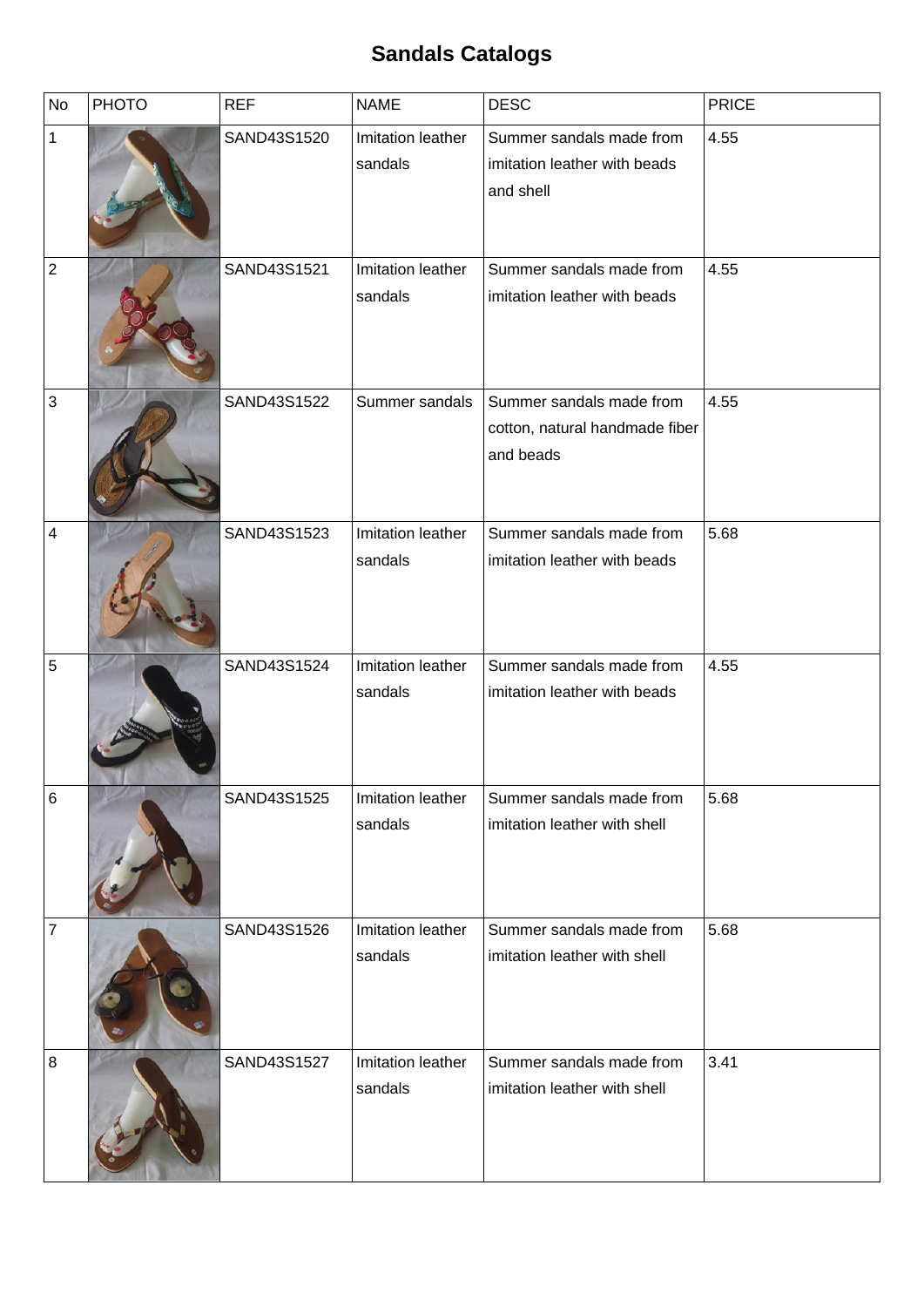| $\boldsymbol{9}$ | SAND43S1528 | Imitation leather | Summer sandals embroidery    | 5.68 |
|------------------|-------------|-------------------|------------------------------|------|
|                  |             | sandals           | made from imitation leather, |      |
|                  |             |                   | shell, coconut and beads     |      |
|                  |             |                   |                              |      |
|                  |             |                   |                              |      |
| 10               | SAND43S1529 | Imitation leather | Summer sandals made from     | 5.68 |
|                  |             | sandals           | imitation leather with beads |      |
|                  |             |                   |                              |      |
|                  |             |                   |                              |      |
|                  |             |                   |                              |      |
| 11               | SAND43S1530 | Suede sandal      | Summer sandals made from     | 4.55 |
|                  |             |                   | suede leather and beads      |      |
|                  |             |                   |                              |      |
|                  |             |                   |                              |      |
|                  |             |                   |                              |      |
| 12               | SAND43S1531 | Imitation leather | Summer sandals made from     | 4.55 |
|                  |             | sandals           | imitation leather with beads |      |
|                  |             |                   | and shell                    |      |
|                  |             |                   |                              |      |
|                  |             |                   |                              |      |
| 13               | SAND43S1532 | Imitation leather | Summer sandals made from     | 4.55 |
|                  |             | sandals           | imitation leather with beads |      |
|                  |             |                   | and shell                    |      |
|                  |             |                   |                              |      |
| 14               | SAND43S1533 | Imitation leather | Summer sandals made from     | 4.55 |
|                  |             | sandals           | imitation leather with beads |      |
|                  |             |                   | and shell                    |      |
|                  |             |                   |                              |      |
|                  |             |                   |                              |      |
| 15               | SAND43S1534 | Imitation leather | Summer sandals made from     | 3.41 |
|                  |             | sandals           | imitation leather with beads |      |
|                  |             |                   | and shell                    |      |
|                  |             |                   |                              |      |
|                  |             |                   |                              |      |
| 16               | SAND43S1535 | Imitation leather | Summer sandals made from     | 4.55 |
|                  |             | sandals           | imitation leather with beads |      |
|                  |             |                   | and shell                    |      |
|                  |             |                   |                              |      |
|                  |             |                   |                              |      |